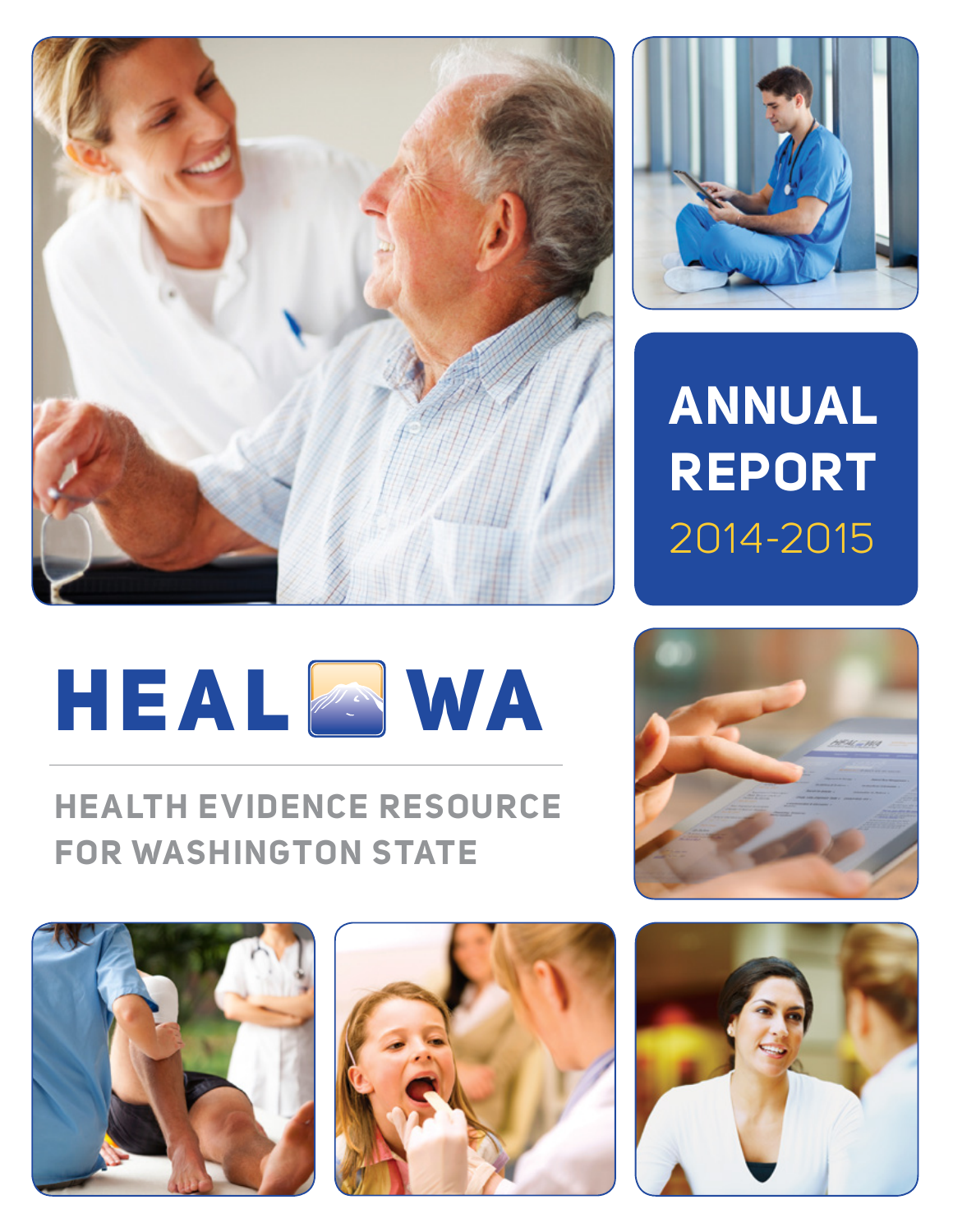# **ACCESS**

Access to HEALWA resources is available at healwa.org.

### **HIGHLIGHTS FOR 2014 – 2015**

HEALWA continues to actively provide and promote affordable, anytime, online access to current clinical information and educational resources for Washington healthcare providers. This year the program undertook four new initiatives that include: developing a new mission and vision statement to include lifelong learning for health care practitioners, adding two new professions, improving online and print marketing and promotional materials, and conducting a five year evaluation study of the program. HEALWA is completing its seventh year of operation, and continues to be the only evidence-based, statewide health information portal in the US.

### **VISION**

To be the provider of choice of current, authoritative clinical and educational information resources to every licensed health care provider big and small, in Washington State.

## **MISSION**

HEALWA assures affordable, anytime, online access to current, authoritative clinical information and educational resources to eligible health care providers in Washington State. We do this in partnership with the Washington State Department of Health.

## **GOALS FOR THE UPCOMING YEAR**

- → Web site redesign
- → Review resources by profession
- → Review of utilization of electronic reference books
- → Focus group interviews with stakeholders to follow up on evaluation study
- → Outreach to the State legislature





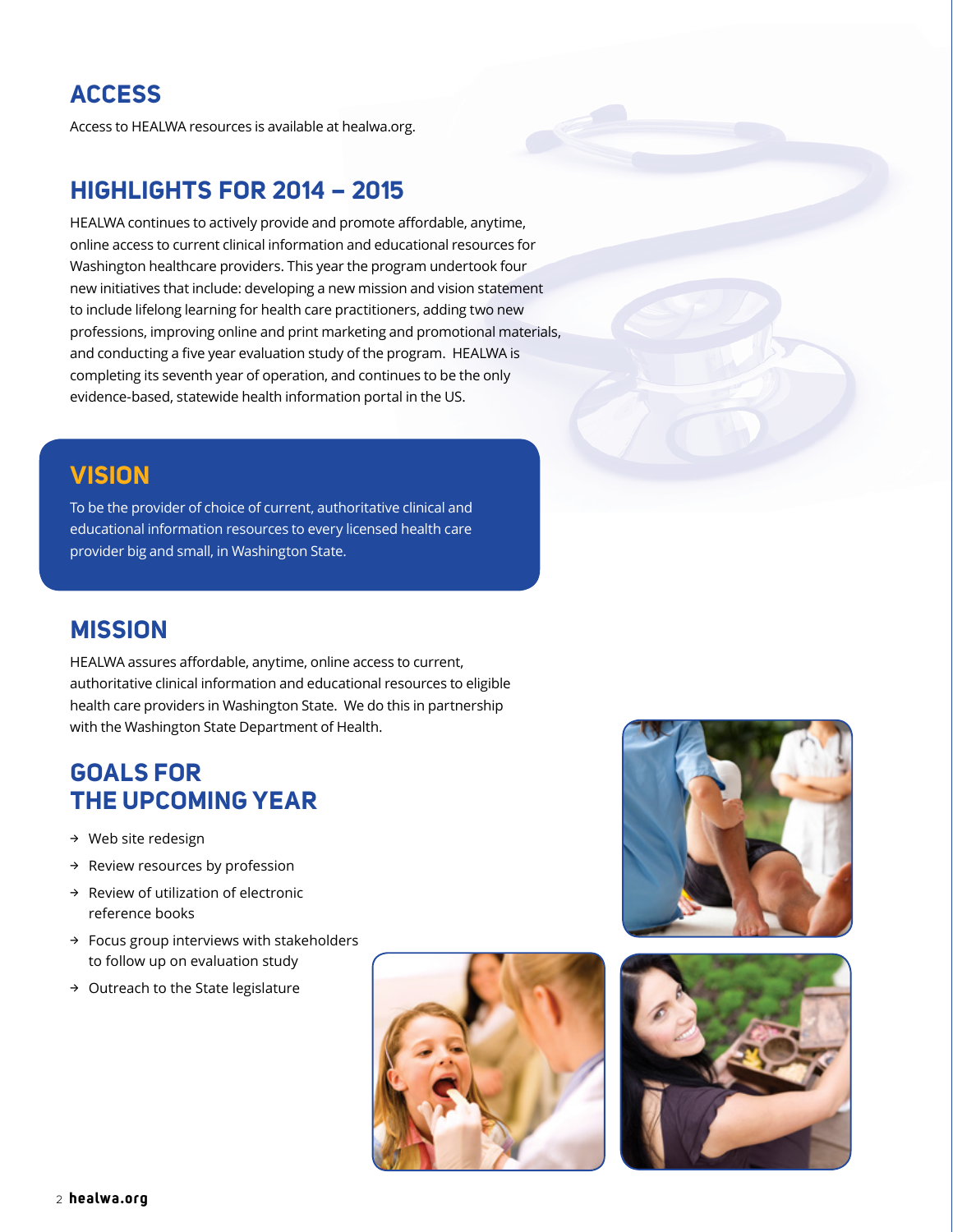# **NEW HEALTH PROFESSIONS**

Governor Jay Inslee signed into law Substitute HB1184 on April 24, 2015 that added two new professions to HEALWA: Marriage & Family Therapy Associates and Clinical Social Worker Associates. Close to 2,000 health professionals from these two professional groups will have access to HEALWA resources effective January 1, 2016.



GOVERNOR JAY INSLEE (D), SIGNING SUBSTITUTE HOUSE BILL 1184 INTO LAW ON APRIL 24, 2015.

### **NEW MARKETING MATERIALS**

In coordination with the University of Washington's Creative Communications Department, new marketing materials were created with a fresh look and new color palette, reflected throughout this publication. These materials have been distributed at multiple events throughout the year and will continue to be offered to HEALWA stakeholders.



## **EVALUATION STUDY**

HEALWA completed a study in 2015 the purpose of which was to understand the value of HEALWA's evidence-based information services. The study helped to determine whether HEALWA aids in clinical decision-making and impacts the care of patients. Tania Bardyn, PI, engaged Moss Adams, a professional consulting firm, to administer the study and analyze the data.

The study was conducted via an online survey that was administered by Moss Adams. Institutional Review Board approval was obtained from the University of Washington to conduct the study. A link to the online survey was emailed to 130,079 email addresses, obtained from the Washington State Department of Health. The survey was opened February 9, 2015 and closed on April 17, 2015. After data cleanup, a total of 7.124 respondents were included in the data set for analysis.

21.6% of respondents had used HEALWA resources, and 78.4% had not. Of those that had used HEALWA resources, 80.5% responded that HEALWA has "some" to "significant" impact in providing clinical value. Furthermore, 79.9% reported that HEALWA has "some" to "significant" impact in contributing to higher quality of care in their practice. Specifically, participants answered that research using HEALWA resources "sometimes" to "frequently" helps with the following:

- $\rightarrow$  Advice given to patient or family 83%
- → Diagnosis 82%
- $\rightarrow$  Choice of other treatments 82%
- → Choice of drugs 77%

Of those that had not used HEALWA resources, 86.9% responded that it is because they did not know that HEALWA existed or because they had forgotten about it. The survey itself served as a marketing tool and reminder to eligible health professionals about the availability of HEALWA, and many respondents said they would start using it after taking the survey.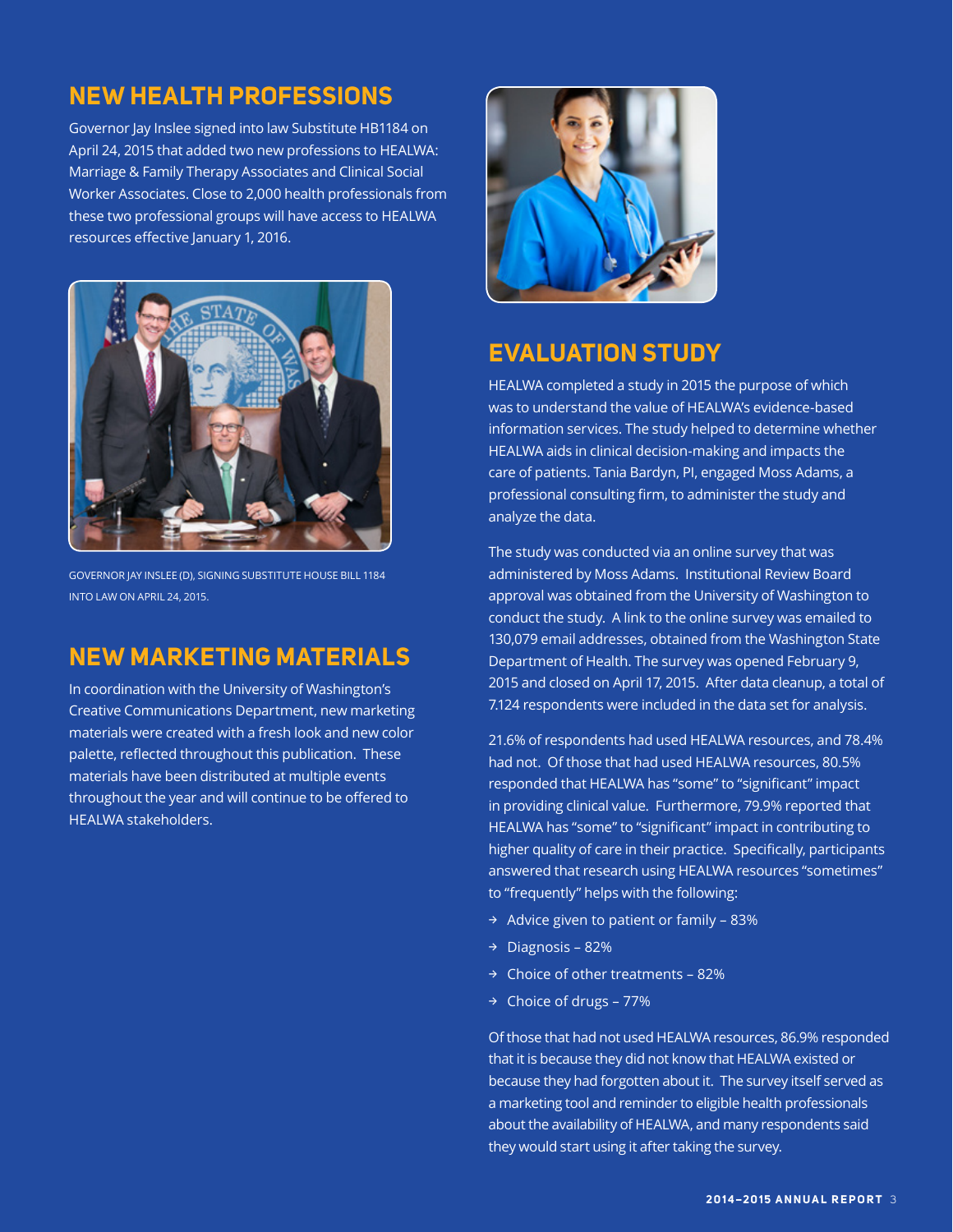## **PARTICIPATION**

As of November 12, 2015, 24,554 licensed healthcare providers in Washington are registered HEALWA users. This represents almost 14% of total eligible users (see: Number of Eligible and Registered Licensees, page 5). Usage has remained consistent among health professional groups since last year. The groups with the highest numbers of total users are Registered Nurses and Licensed Practical Nurses, Physicians & Surgeons, followed by Massage Therapists. The group with the highest percentage of eligible users continues to be Naturopathic Physicians.

### **HEAL-WA REGISTERED USERS**



### **HEALWA SITE USAGE**

### **AVERAGE PAGE VIEWS PER MONTH 16,935**

From November 1, 2014 through October 31, 2015 HEALWA had a total of 203,215 page views. This represents a 6% decrease in total webpage views from 2013-2014. 89% of visitors were on a desktop machine, 7% on mobile, and 3.5% on tablets.

#### **HEALWA EXPENDITURES**

#### November 1, 2014 – October 31, 2015

| <b>CATEGORY</b>                                       | <b>DETAIL</b>                                                                        | <b>TOTAL</b>                                        |
|-------------------------------------------------------|--------------------------------------------------------------------------------------|-----------------------------------------------------|
| <b>HEALWA Staff Salaries and Benefits</b>             |                                                                                      | \$159,966                                           |
| Resources                                             | Electronic textbooks<br>Evidence-based and reference databases<br>Full text Journals | \$2,975,275<br>\$33,802<br>\$465,690<br>\$2,475,784 |
| <b>Equipment and Supplies</b>                         |                                                                                      | \$2,202                                             |
| Travel                                                |                                                                                      | \$12,927                                            |
| Publicity and Evaluation                              |                                                                                      | \$75,359                                            |
| Technology and Other Services                         |                                                                                      | \$3,447                                             |
| <b>Total Expenditures</b>                             |                                                                                      | \$3,229,176                                         |
| Funds received by UW from DOH (11/01/2014-10/31/2015) |                                                                                      | \$3,755,171                                         |
| Salaries include:                                     | 1.00 FTE Librarian<br>0.60 Professional IT Staff<br>0.10 FTE Principal Investigator  |                                                     |



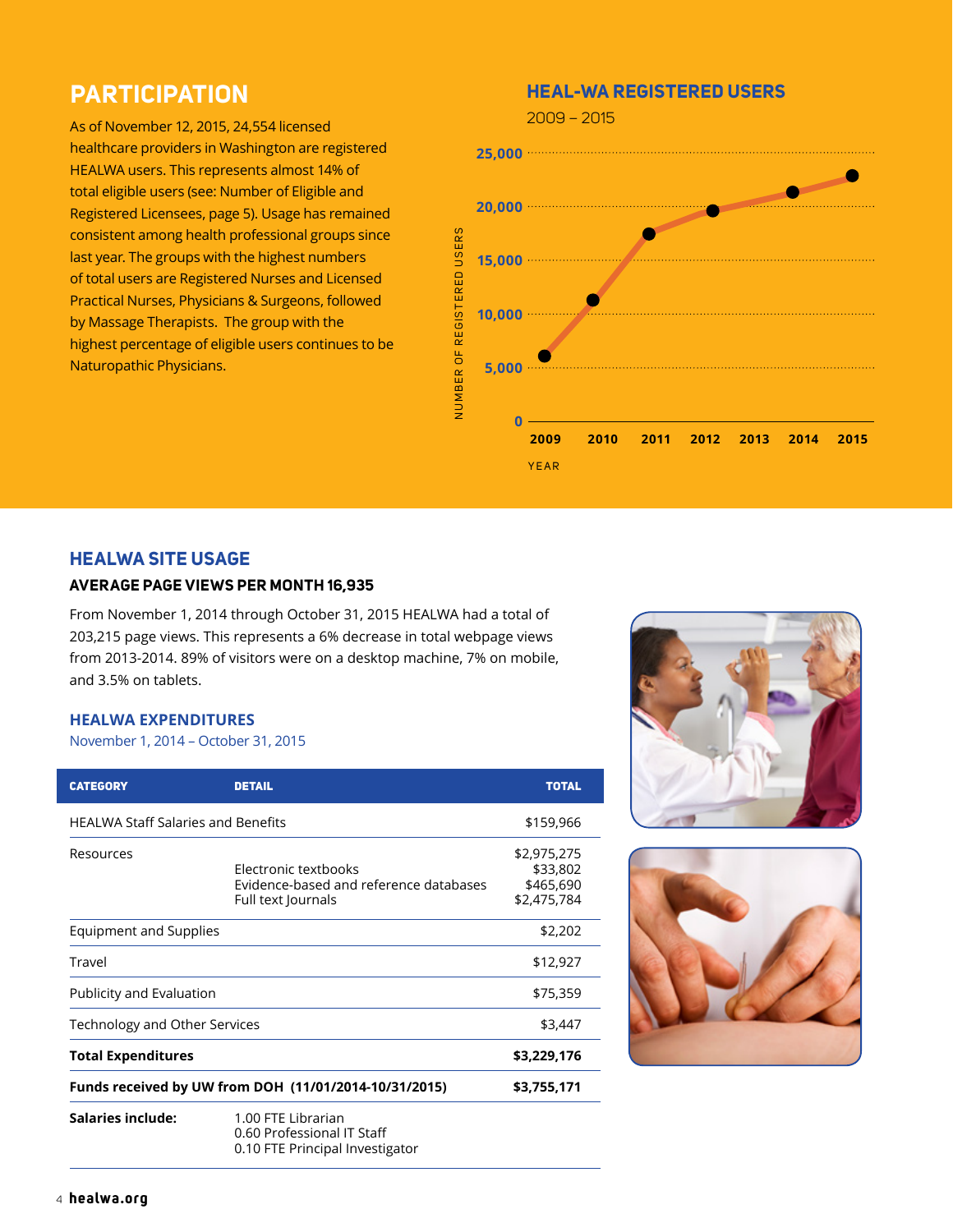### **NUMBERS OF ELIGIBLE AND REGISTERED\* LICENSEES**

AS OF NOVEMBER 12, 2015

| <b>LICENSE HELD</b>                        | <b>NUMBER ELIGIBLE</b> | <b>NUMBER REGISTERED</b> | <b>PERCENT REGISTERED</b> |
|--------------------------------------------|------------------------|--------------------------|---------------------------|
| Chiropractor License                       | 2623                   | 375                      | 14.3%                     |
| <b>Dietitian Certification</b>             | 1611                   | 253                      | 15.7%                     |
| East Asian Medicine Practitioner License   | 1451                   | 332                      | 22.9%                     |
| <b>Licensed Practical Nurse</b>            | 12208                  | 350                      | 2.9%                      |
| Marriage and Family Therapist License      | 1464                   | 157                      | 10.7%                     |
| Massage Practitioner License               | 13921                  | 1040                     | 7.5%                      |
| Mental Health Counselor License            | 6185                   | 856                      | 13.8%                     |
| Midwife License                            | 164                    | 65                       | 39.6%                     |
| Naturopathic Physician License             | 1266                   | 603                      | 47.6%                     |
| <b>Nutritionist Certification</b>          | 182                    | 31                       | 17.0%                     |
| Occupational Therapist License             | 3393                   | 305                      | 9.0%                      |
| Occupational Therapy Assistant License     | 1020                   | 47                       | 4.6%                      |
| Optometrist License                        | 1687                   | 233                      | 13.8 %                    |
| Osteopathic Physician & Surgeon Licenses   | 1681                   | 198                      | 11.8%                     |
| Osteopathic Physician Assistant License    | 64                     | 14                       | 21.9%                     |
| Physician And Surgeon Licenses             | 26661                  | 3121                     | 11.7%                     |
| Physician Assistant License                | 3167                   | 444                      | 14.0%                     |
| Podiatric Physician And Surgeon License    | 360                    | 70                       | 19.4%                     |
| Psychologist License                       | 2815                   | 580                      | 20.6%                     |
| Registered Nurse License                   | 92018                  | 14879                    | 16.2%                     |
| Social Worker Advanced License             | 115                    | 6                        | 5.2%                      |
| Social Worker Independent Clinical License | 3944                   | 485                      | 12.3%                     |
| Speech Language Pathologist License        | 2523                   | 110                      | 4.4%                      |
| <b>TOTALS</b>                              | 180,523                | 24,554                   | 13.6%                     |

A AR

*\* "Registered" users are those eligible licensed health care providers who have created a user id and password to access HEALWA licensed resources.*



Library provides online access

negotiates contract giving \$ to UW

pay fee for new or renewal licenses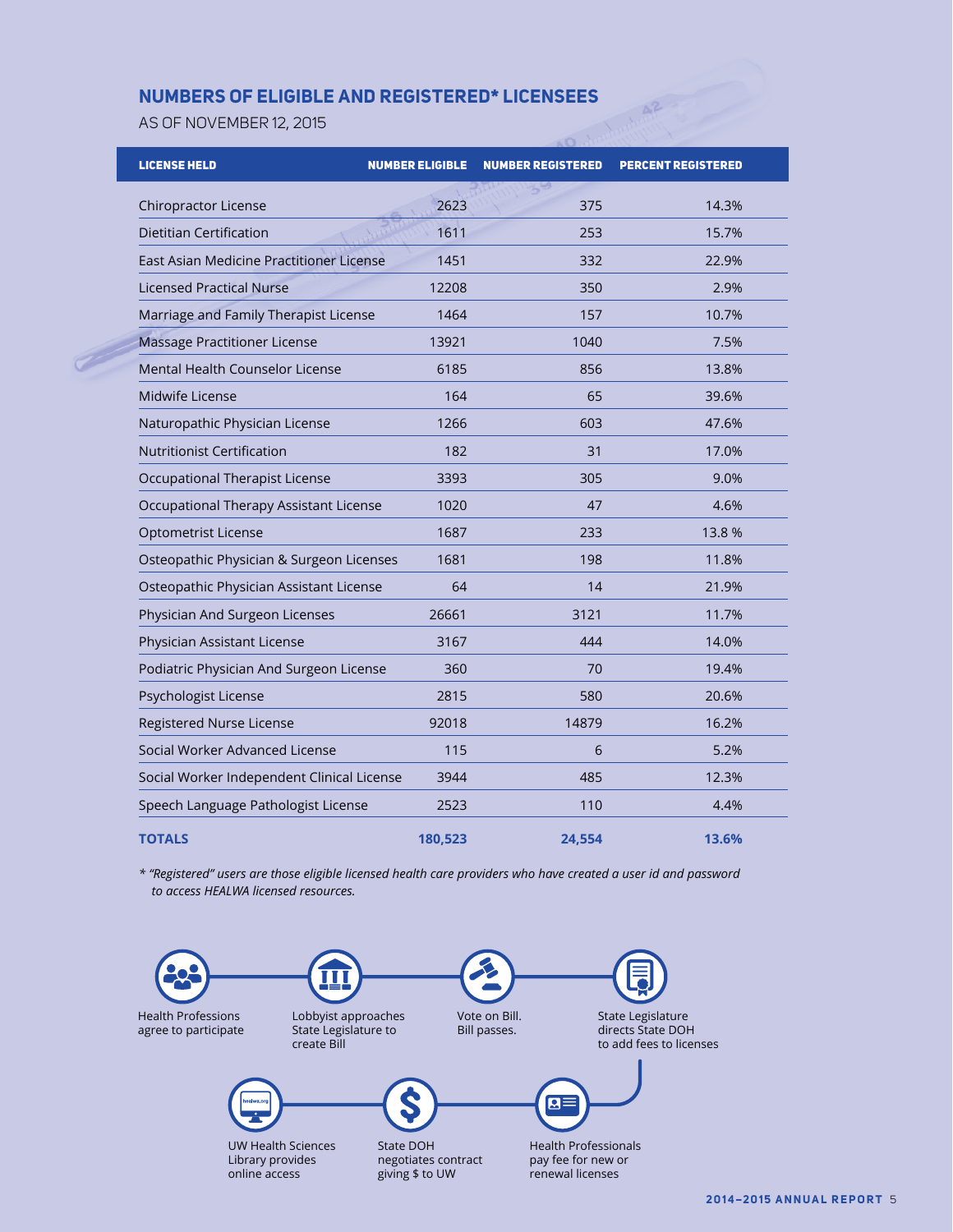# **LICENSED RESOURCES AVAILABLE THROUGH HEALWA**

#### *Selected Resources By Profession:*

#### **PHYSICIAN, PHYSICIAN ASSISTANT, ARNP, NATUROPATHIC PHYSICIAN**

#### **Cochrane Library**

The 'gold standard' for evidence-based health care, Cochrane reviews provide the combined results of the world's best medical research studies

#### **DynaMed**

Clinically-organized evidence-based summaries for more than 3,000 clinical topics, created for use primarily as a 'point-ofcare' resource

#### **MEDLINE Complete with full text**

The premier National Library of Medicine bibliographic database, providing access to citations from biomedical literature; some full text available

#### **VisualDx**

A web-based clinical decision support system proven to enhance diagnostic accuracy, aid therapeutic decisions, and improve patient safety

#### **REGISTERED NURSE, LICENSED PRACTICAL NURSE, ARNP**

#### **CINAHL Complete with full text**

References to nursing, biomedicine, alternative/ complementary medicine, and consumer health literature; full text available

#### **Joanna Briggs Institute Library – New this year!**

A unique suite of information resources to help integrate evidence into your practice. Includes publications such as best practice information sheets, evidence summaries, and systematic reviews

#### **Nursing Reference Center**

Information about conditions and diseases, evidence-based care sheets, patient education resources, drug information, continuing education modules, lab & diagnosis detail, best practice guidelines, and more

#### **Patient Education Reference Center**

Patient Education Reference Center™ (PERC) features a comprehensive collection of current, evidence-based patient education information for providers to print and distribute right at the point-of-care





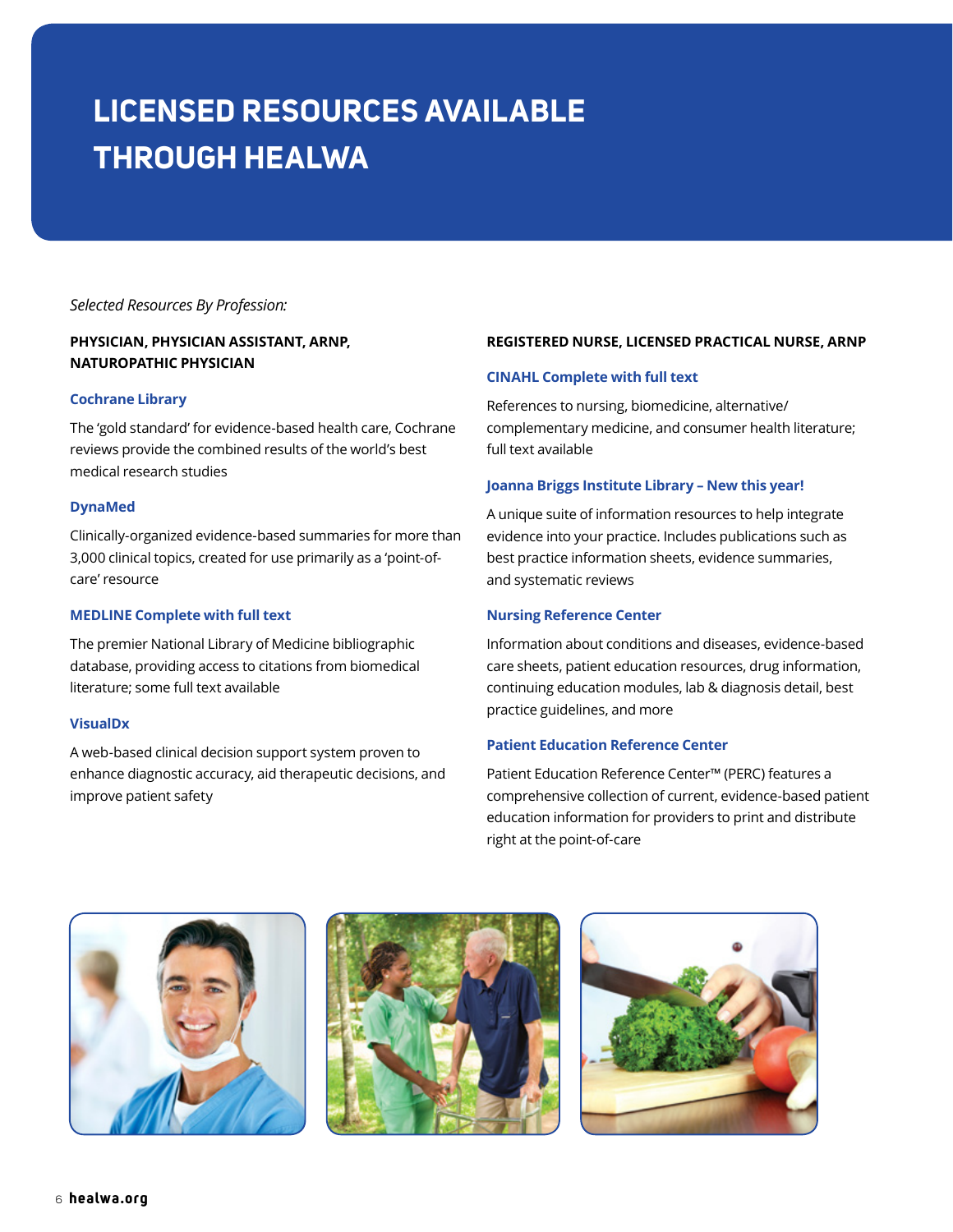#### **MORE THAN 2000 ELECTRONIC TEXTBOOKS**

Includes drug and lab guides and handbooks, ICD-10 manuals, 5-Minute Clinical Consult, Lippincott Manual series, an extensive collection of Traditional Chinese Medicine texts, mental health resources, information for patients, and more.

#### **MORE THAN 9,000 FULL-TEXT JOURNALS**

#### **CHIROPRACTOR, MASSAGE THERAPIST, OCCUPATIONAL THERAPIST, SPEECH THERAPIST**

#### **Alt-HealthWatch**

Full-text articles, pamphlets, booklets, special reports, original research and book excerpts on the many perspectives of complementary, holistic and integrated approaches to health care and wellness

#### **Rehabilitation Reference Center**

Rehabilitation Reference Center™ is an evidence-based, point-of-care information resource for physical therapists, occupational therapists, speech therapists, and sports medicine professionals

#### **DIETITIAN AND NUTRITIONIST**

#### **Nutrition Care Manual**

An Internet-based therapeutic diet manual and professional practice manual for registered dietitians, registered dietetic technicians, and allied health professionals. Includes tools and calculators for diseases and conditions

#### **Natural Medicines**

High-quality, evidence-based information on dietary supplements, functional foods, diets, complementary practices (modalities), exercises, and medical conditions

#### **DRUGS AND SUPPLEMENTS**

#### **AHFS Drug Information**

Comprehensive evidence-based source of drug information complete with therapeutic guidelines and off-label uses

#### **Lexi-Comp**

Updated daily, Lexi-Comp provides drug and disease information to support informed, point-of-care decisions by physicians, nurses, and advanced practice nurses